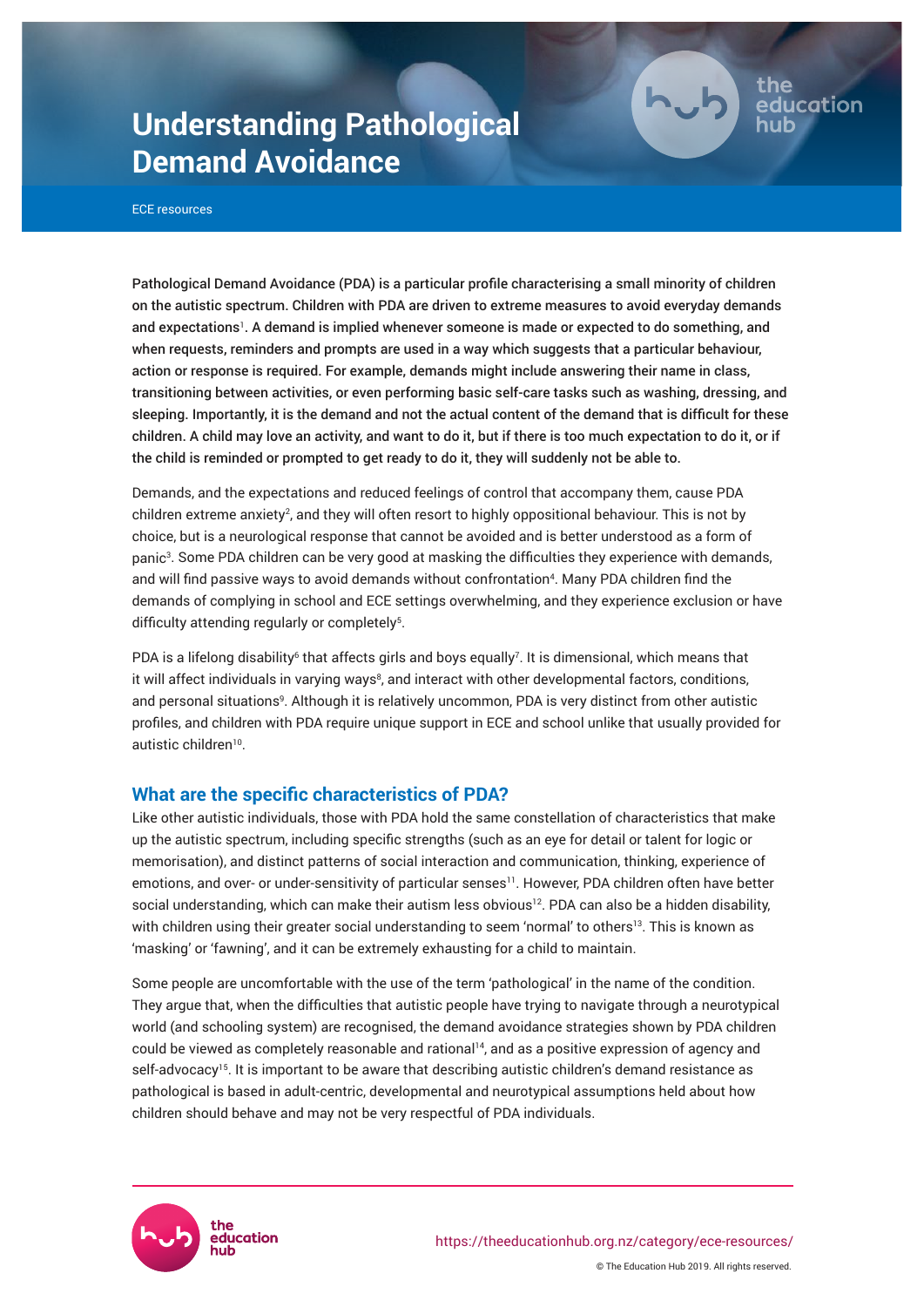While there are a group of behavioural features that define PDA, every PDA child will have a unique presentation, so treating and getting to know each PDA child as an individual is extremely important. It is also possible that a PDA child may have other co-occurring conditions. The main features of PDA are:

- **An extreme resistance or avoidance of everyday, ordinary demands<sup>16</sup> .** Children employ a wide range of strategies to avoid demands and expectations due to the high levels of anxiety they cause. Strategies include refusal, physical incapacitation (such as going limp, dissolving into tears, or hiding), distraction, making excuses, delaying, withdrawing into fantasy, making silly noises, engaging in outrageous behaviours, mimicking, or selective mutism<sup>17</sup>). Many will become verbally or physically aggressive to avoid a demand, which should be interpreted as a panic attack<sup>18</sup>. Some children will avoid activities they perceive as fun, or even activities they think of themselves (selfimposed demands)<sup>19</sup>. It is even possible for a PDA child to experience hunger as a demand and so be unable to eat<sup>20</sup>. Tolerance for demands can vary from day to day and moment to moment, depending on the level of anxiety the PDA child is experiencing. If anxiety levels are high, demand tolerance will be low<sup>21</sup>.
- **Appearing sociable but without a depth of understanding<sup>22</sup> .** Children's social interactions may be affected by their desire to be in control of the situation, and their inability to respect hierarchies (for example, many PDA children see themselves as having adult status)<sup>23</sup>. Some children can be socially manipulative in a bid for the control that will reduce their anxiety<sup>24</sup>. Other children can have problems understanding sarcasm, teasing or literality<sup>25</sup> .
- Poor emotional regulation<sup>26</sup>. PDA children can experience dramatic mood swings<sup>27</sup>, often in response to a need to be in charge<sup>28</sup>. They can switch quickly (and often desperately) from gentle cajoling to angry outbursts. They can also be loud, excitable, and impulsive<sup>29</sup> .

PDA children are often highly motivated by role play, and can easily take on the roles and styles of others. They may have obsessions, usually focused on other people. They can also be clumsy and physically awkward $^{30}$ .

In school, PDA can lead to a variety of problems. Often, anxiety about the demands involved in all aspects of school attendance can lead to children becoming school phobic and refusing to attend school, or their violent outbursts can result in exclusion from school<sup>31</sup>. They are likely to show resistance to learning as it involves a lack of control over outcomes and the possibility of failure<sup>32</sup>. This means they often function below their level of potential<sup>33</sup>. In addition, PDA children:

- Have difficulty accepting suggestions, guidance and direct instruction<sup>34</sup>
- May lack friends and be unpopular with their peers<sup>35</sup> due to their policing of others, and need for ominance<sup>36</sup>
- May be acutely anxious and fearful of a range of people, activities and environments (for example, they may not be able to go outside) $37$ . They can also be emotionally exhausted from constantly being on watch for the next demand<sup>38</sup>.
- Have difficulties with attention when demands are being made of them (yet will display highly focused attention for self-chosen activities and interests)<sup>39</sup>, and have difficulties with transferring learning and experience<sup>40</sup>
- Have poor self-esteem which means they often believe they cannot do something, lack confidence to try<sup>41</sup>, or destroy their own work because they believe it to be poor quality<sup>42</sup>. PDA children often feel a need to be on par with or better than others, although they are unable to put in the work needed



© The Education Hub 2019. All rights reserved.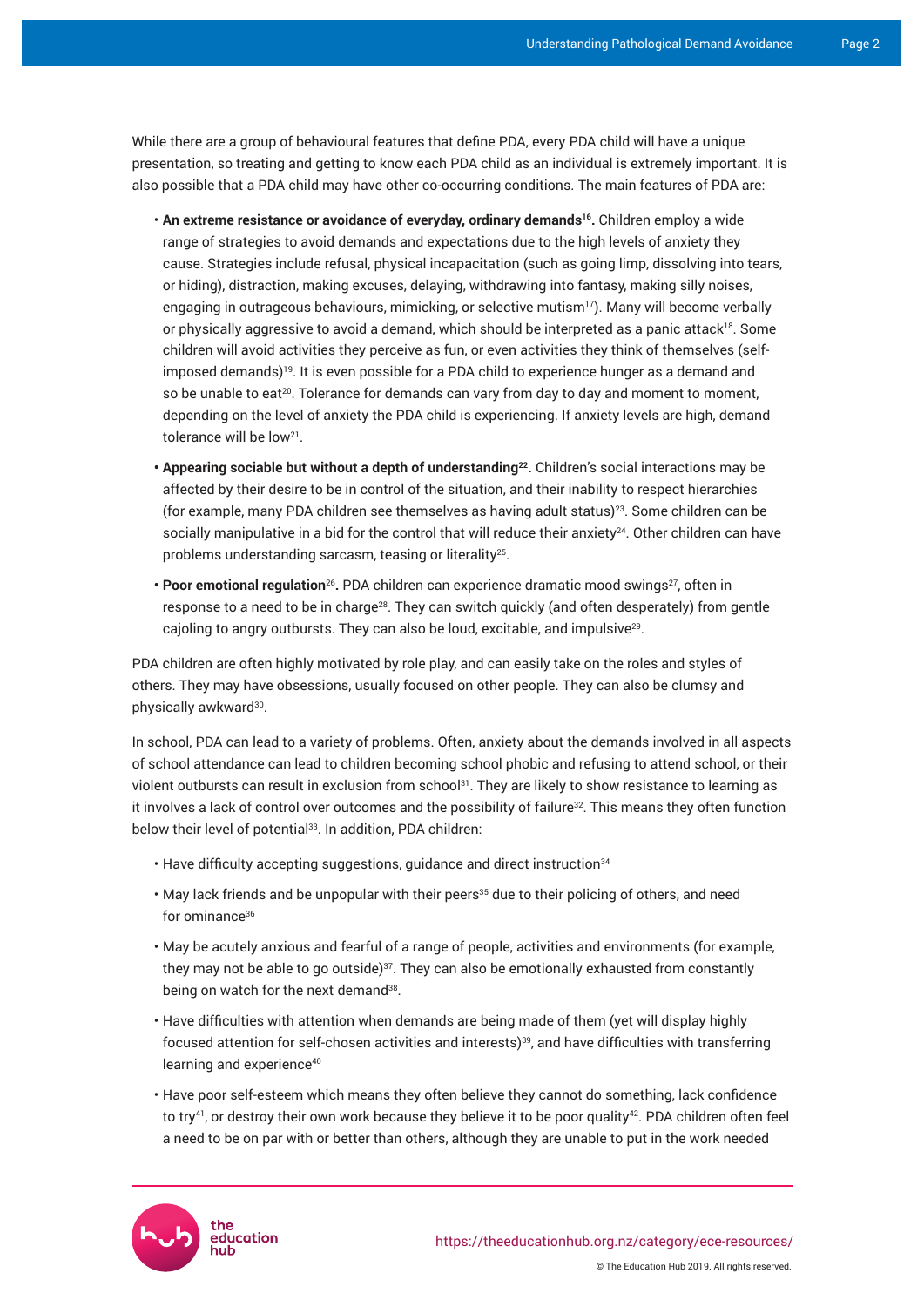to achieve this<sup>43</sup>. They may show an inability to accept responsibility for mistakes, instead blaming others or creating elaborate excuses<sup>44</sup>.

• May become the class scapegoat or class clown<sup>45</sup>

Some children may appear to be compliant and well-behaved, but this is a role that they play in order to be left alone<sup>46</sup>. These children will often behave much worse at home, after having reached their tolerance limits while at school<sup>47</sup>.

## **Strategies for supporting PDA children in an educational setting**

PDA children are especially fragile and vulnerable<sup>48</sup>. Pushing a PDA child to meet demands is likely to lead to 'meltdown' behaviour and panic attacks, over which the child has no control<sup>49</sup>, and which contribute to low self-esteem and feelings of guilt and shame. They require lots of reassurance and understanding<sup>50</sup>, and significant support to self-regulate, which is best met in the context of secure, empathetic, and sensitive relationships with carers. Teachers need to be able to offer PDA children regular signals of safety to prevent their nervous systems going into fight, flight, or freeze mode. They can do this by offering a sense of understanding, collaboration, and unitedness with their tone, facial expressions and gestures, and by being physically close. It is important to present a willingness to share demands with children and to scaffold their involvement in class activities. Teachers need to create educational environments in which children feel comfortable enough to tolerate the demands of attendance<sup>51</sup>.

ECE settings, schools and teachers will need to have a genuine commitment to inclusion, and be creative, flexible, adaptable, and positive<sup>52</sup>. All strategies should be highly individualised, but the following list provides some areas to consider.

- **The quality of the relationship with the child**<sup>53</sup>. Relationships based on reciprocity and partnership, in which people do not make demands, or give commands or directives, are most successful for PDA children<sup>54</sup>. It can be helpful initially to allocate a specific keyworker or teacher who develops an intimate knowledge of the child and will be able to ascertain when to pursue an objective and when to reduce demands (it is best to begin with as few demands as possible<sup>55</sup>). This relationship will also support the child to build up trust in other adults in the setting or school.
- **A more negotiative, indirect style of approach**<sup>56</sup>. Less directive and more intuitive language that creates a sense of partnership is preferable<sup>57</sup>. For example, 'I wonder how we might...', 'I can't quite work out how to...<sup>'58</sup>, or 'How do you feel about...?'<sup>59</sup> are better than phrases that include demand words such as 'need', 'must', or 'will'  $^{60}$ . Time deadlines are also highly stressful for PDA children $^{61}$ . Inappropriate behaviour should be handled indirectly without confrontation<sup>62</sup>, for example, by offering lots of reassurance and understanding, before engaging in shared problem solving about replacement behaviours ('we need to think of another way to…').
- **Fewer ground rules and lower expectations**<sup>63</sup>. Carefully determining priorities is helpful so that many demands can be avoided<sup>64</sup>. It can be important to explain to children that sometimes there may be important reasons for making a demand, but that at the same time you will try not to make demands when you do not need to. This will be useful when there is an emergency or a definite outcome is needed<sup>65</sup>.
- **Choice and self-determination.** Direct instructions are experienced as demanding, so it can be better to offer hints or vague outlines and to try to avoid showing there is an expectation<sup>66</sup>. If children feel they have no choice, they will be driven to say no, so it is helpful to try and identify which aspects of an activity children can control<sup>67</sup>. It is important that children know they can say no, and that



© The Education Hub 2019. All rights reserved.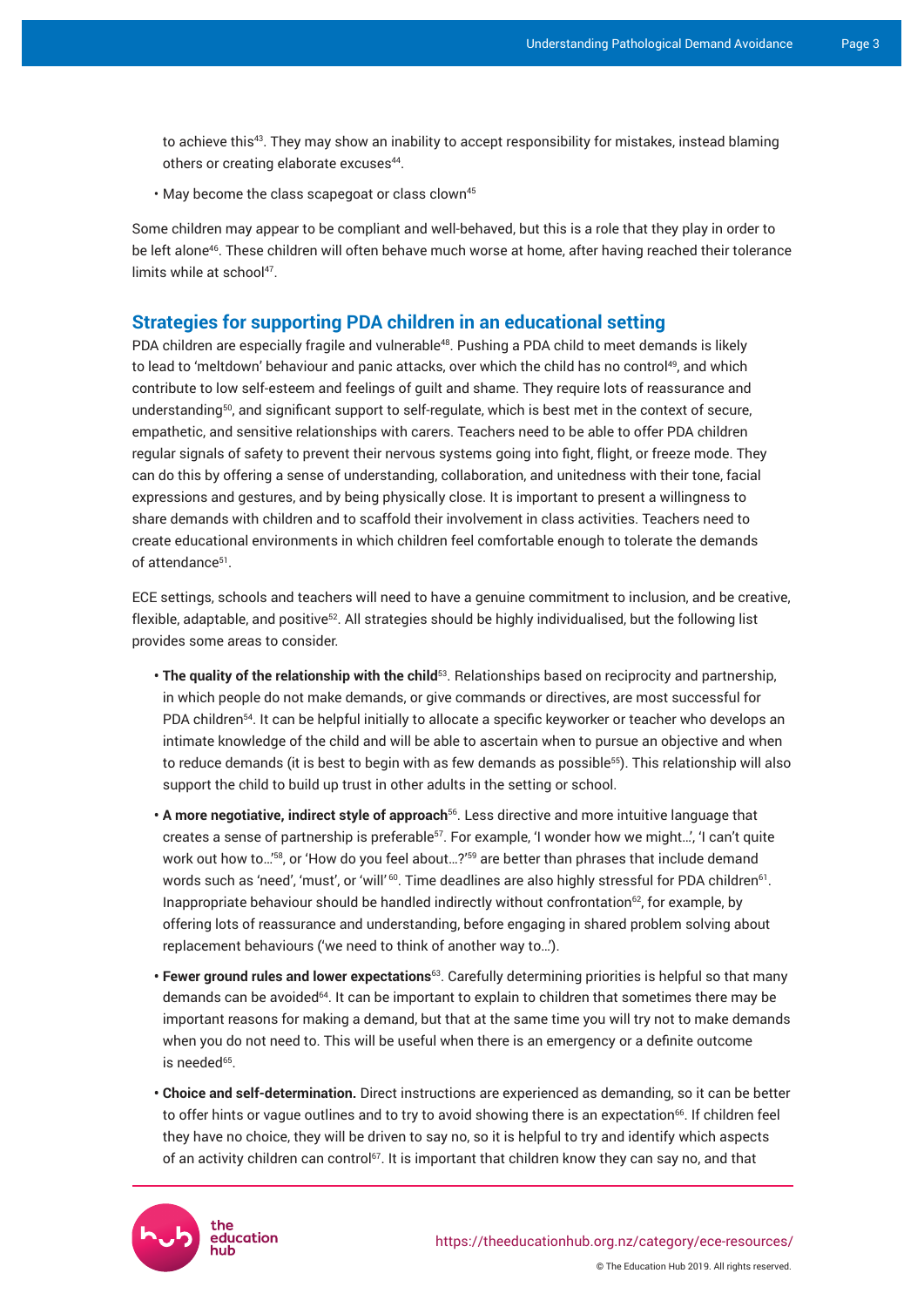they have some genuine control over decisions<sup>68</sup>. You can also imply rather than tell the child what is going to happen $69$ . For example, rather than directly asking the child to write, or to move onto another activity, ask 'which colour pen would you like to use?' and 'how much time do you need to finish this?'70

- **Avoiding praise.** Many PDA children dislike being praised<sup>71</sup> or receiving comment about themselves or their work, especially if it was completed in response to a demand<sup>72</sup>. This may be because it reinforces their compliance, and is experienced as a further form of control<sup>73</sup>. These children may prefer to be praised for things they have chosen to do rather than something they cannot control<sup>74</sup>. Indirect praise and affirmation may be more well-received<sup>75</sup>. It may also be helpful to be clear that your comments are your own opinion on the situation, as positioning your opinion as fact may be seen as untrue or dishonest<sup>76</sup>. For example, you might say 'I think you've tried very hard today' or 'I really liked it when…'<sup>77</sup> .
- **Creative strategies.** Requests can be depersonalised through the use of visual symbol systems, written instructions and notes<sup>78</sup>, by appealing to a greater authority (for example, 'I'm sorry but that is a health and safety rule')<sup>79</sup>, or through the use of role play and drama<sup>80</sup> (which children with PDA usually relish<sup>81</sup>). The use of complex language and longer explanations can be effective, as these can come across as negotiative, and may also be intriguing to the child<sup>82</sup>, while demands without detailed reasoning can appear irrational<sup>83</sup>. Humour can also be effective<sup>84</sup>.
- **Novelty and variety.** Unlike other children with autism, for whom predictability and routine are important, PDA children benefit from novelty and variety, which they find intriguing<sup>85</sup>. Strategies need to be imaginative and flexible<sup>86</sup>, and changed frequently<sup>87</sup>. The child's strengths and interests can be used as a platform for further learning<sup>88</sup>.
- **A full picture of the child and their behaviour** in different contexts is important, and this requires that teachers work with parents in a supportive and non-judgemental way $^{\rm 89}$ .
- **Self-understanding.** Children benefit from building personal understanding about their needs and limitations $^{90}$ . It is also important to build self-esteem $^{91}$ .
- **De-escalation techniques.** When children have an outburst, these should be seen as panic attacks and children should be offered reassurance, calming, and de-escalation techniques $92$ . As PDA children are particularly sensitive to and adept at reading the emotions and reactions of those around them, it is important to stay calm and level in your own emotions<sup>93</sup>. Punishment is ineffective $^{94}$ , and is likely to exacerbate problems $^{95}$ .

## **Further reading**

Autism West Midlands. (2018). [Pathological Demand Avoidance: Behavioural strategies](https://autismwestmidlands.org.uk/wp-content/uploads/2018/10/PDA_October_2018.pdf). [https://autismwestmidlands.org.uk/wp-content/uploads/2018/10/PDA\\_October\\_2018.pdf](https://autismwestmidlands.org.uk/wp-content/uploads/2018/10/PDA_October_2018.pdf)

Christie, P. (2007). [The distinctive clinical and educational needs of children with Pathological](http://website.twtt.org.uk/media/5.2-strategies-for-teaching-pupils-with-PDA.pdf)  [Demand Avoidance Syndrome: Guidelines for good practice](http://website.twtt.org.uk/media/5.2-strategies-for-teaching-pupils-with-PDA.pdf). Good Autism Practice Journal, 8, 3-11.

Christie P., Duncan, M., Fidler, R., & Healy, Z. (2012). Understanding Pathological Demand Avoidance Syndrome in Children: A Guide for Parents, Teachers and Other Professionals. Jessica Kingsley Publishers.

Hylton, C. (2010). [Pathological Demand Avoidance Syndrome](http://www.pdaresource.com/files/Cerebra_PDA.pdf) (PDA). [http://www.pdaresource.](http://www.pdaresource.com/files/Cerebra_PDA.pdf) [com/files/Cerebra\\_PDA.pdf](http://www.pdaresource.com/files/Cerebra_PDA.pdf)

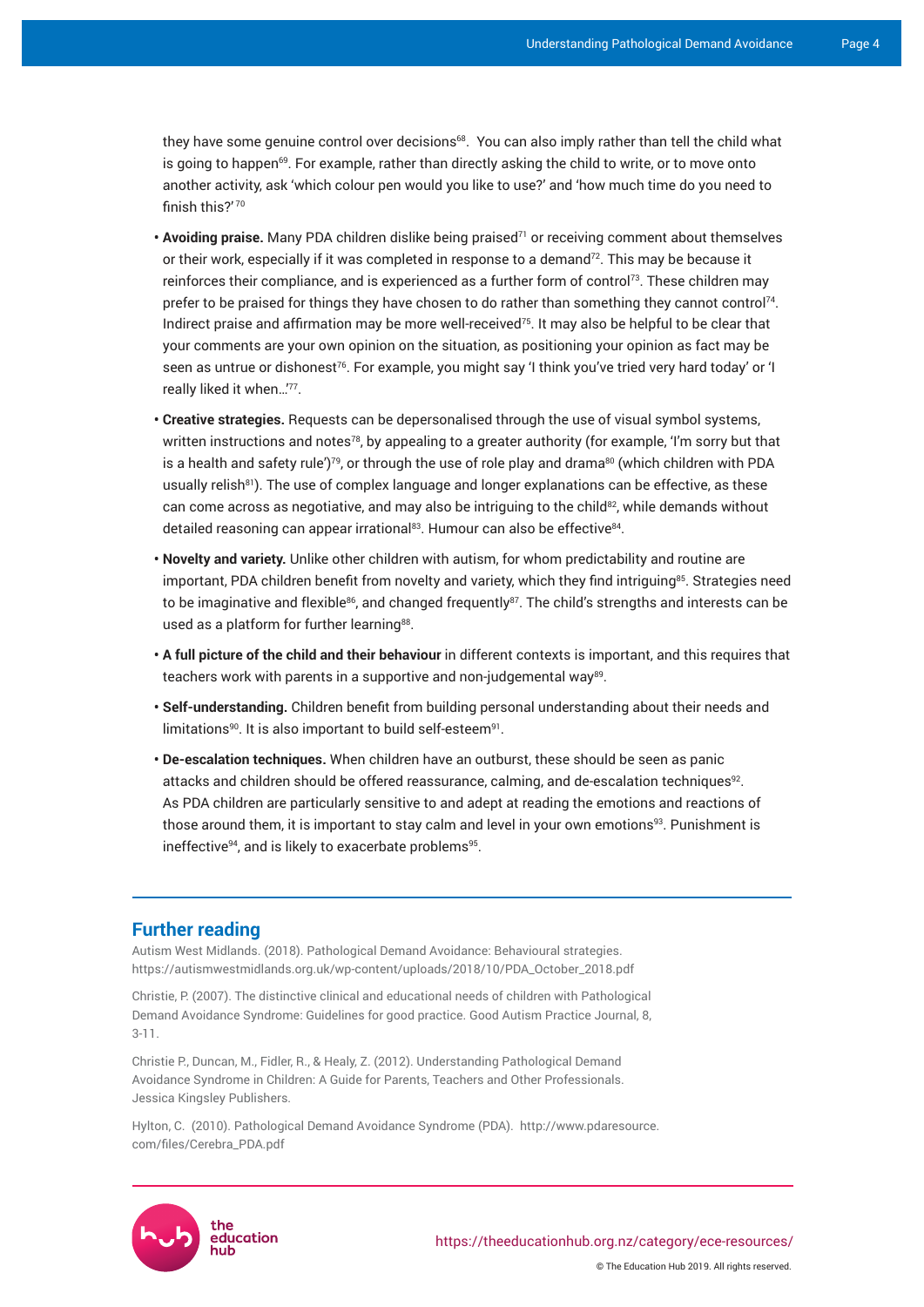#### **Endnotes**

- 1 Christie, P. (2016). What is PDA? <https://pdaanz.wixsite.com/pdaanz/what-is-pda-1>
- 2 PDA Society. (2022). What is demand avoidance? [https://www.pdasociety.org.uk/what-is](https://www.pdasociety.org.uk/what-is-pda-menu/what-is-demand-avoidance/)[pda-menu/what-is-demand-avoidance/](https://www.pdasociety.org.uk/what-is-pda-menu/what-is-demand-avoidance/)
- 3 Hylton, 2010
- 4 Hylton, 2010
- 5 O'Nions, E., Viding, E., Greven, C. U., Ronald, A., & Happé, F. (2014). Pathological demand avoidance: Exploring the behavioural profile. Autism, 18 (5), 538–544. [https://doi.](https://doi.org/10.1177/1362361313481861) [org/10.1177/1362361313481861](https://doi.org/10.1177/1362361313481861)
- 6 Hylton, 2010
- 7 Newson, E., Le Maréchal, K., & David, C. (2003). Pathological demand avoidance syndrome: A necessary distinction within the pervasive developmental disorders. Archives of Disease in Childhood, 88 (7), 595-600.
- 8 Christie, 2016
- 9 Christie, 2007
- 10 Christie, 2016; Hylton, 2010
- 11 Autism Spectrum Australia. (2022). What is autism? [https://www.autismspectrum.org.au/](https://www.autismspectrum.org.au/about-autism/what-is-autism) [about-autism/what-is-autism](https://www.autismspectrum.org.au/about-autism/what-is-autism); Hylton, 2010.
- 12 Christie, 2016; Hylton, 2010.
- 13 Hylton, 2010
- 14 Moore, A. (2020). Pathological demand avoidance: What and who are being pathologised and in whose interests? Global Studies of Childhood, 10 (1), 39–52. [https://journals.](https://journals.sagepub.com/doi/10.1177/2043610619890070) [sagepub.com/doi/10.1177/2043610619890070](https://journals.sagepub.com/doi/10.1177/2043610619890070)
- 15 Milton, D. (2013). 'Nature's answer to over-conformity': Deconstructing Pathological Demand Avoidance. Autism Experts Online. Retreived from Kent Academic Repository.
- 16 Hylton, 2010
- 17 O'Nions, E. (2013). An examination of the behavioural features associated with PDA using a semi-structured interview. (Adapted from doctoral thesis, submitted to King's College, London); Christie, P. (2007). The distinctive clinical and educational needs of children with Pathological Demand Avoidance Syndrome: Guidelines for good practice. Good Autism Practice Journal; Hylton, 2010.
- 18 Hylton, 2010
- 19 O'Nions et al., 2014
- 20 PDA Society. (2022).
- 21 Hylton, 2010
- 22 Hylton, 2010
- 23 Hylton, 2010; O'Nions, 2013
- 24 Hylton, 2010; O'Nions, 2013.
- 25 Christie, 2007
- 26 Christie, 2007
- 27 Christie, 2007; Hylton, 2010.
- 28 Hylton, 2010

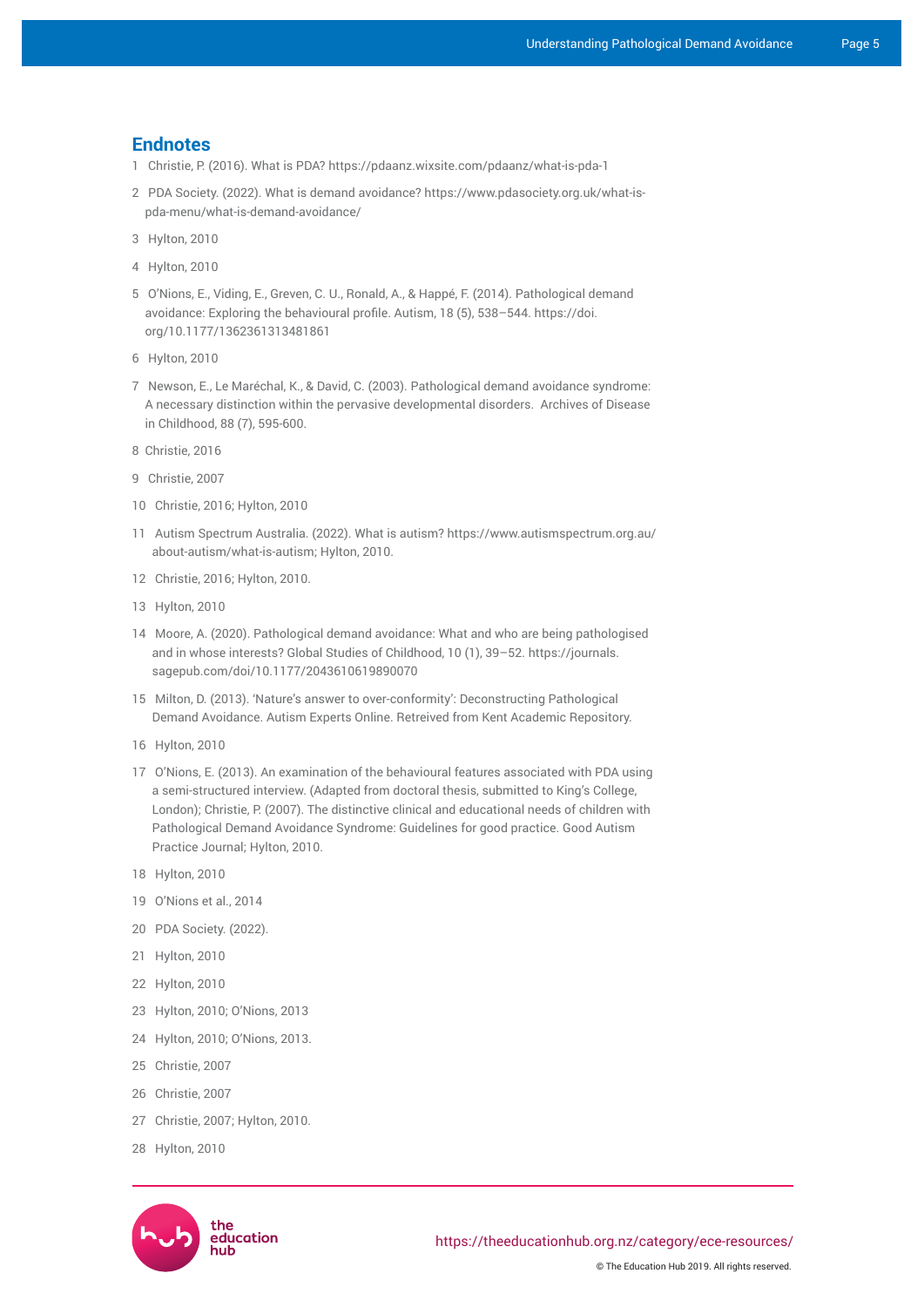- 29 Hylton, 2010
- 30 Hylton, 2010
- 31 Hylton, 2010
- 32 Hylton, 2010; Christie, 2007.
- 33 Hylton, 2010; Christie, 2007.
- 34 O'Nions et al., 2014
- 35 Hylton, 2010; O'Nions et al., 2014
- 36 O'Nions, 2013; O'Nions et al., 2014 ; Christie, 2007.
- 37 O'Nions, 2013
- 38 Christie, 2007
- 39 Newson et al., 2003
- 40 Christie, 2007
- 41 Christie, 2007
- 42 O'Nions, 2013
- 43 Christie, 2007
- 44 O'Nions, 2013
- 45 Hylton, 2010
- 46 O'Nions, 2013; Hylton, 2010; Christie, 2007.
- 47 Hylton, 2010; Christie, 2007.
- 48 Hylton, 2010
- 49 Newson et al., 2003; Hylton, 2010.
- 50 Hylton, 2010
- 51 Christie, 2007
- 52 Christie, 2007
- 53 Christie, 2007
- 54 Moore, 2020
- 55 Christie, 2007
- 56 Hylton, 2010
- 57 Christie, 2007; Autism West Midlands, 2018.
- 58 Christie, 2007
- 59 Autism West Midlands, 2018
- 60 Autism West Midlands, 2018
- 61 Autism West Midlands, 2018
- 62 Hylton, 2016; Christie, 2007.
- 63 Christie, 2007
- 64 Christie, 2016
- 65 Autism West Midlands, 2018
- 66 Autism West Midlands, 2018